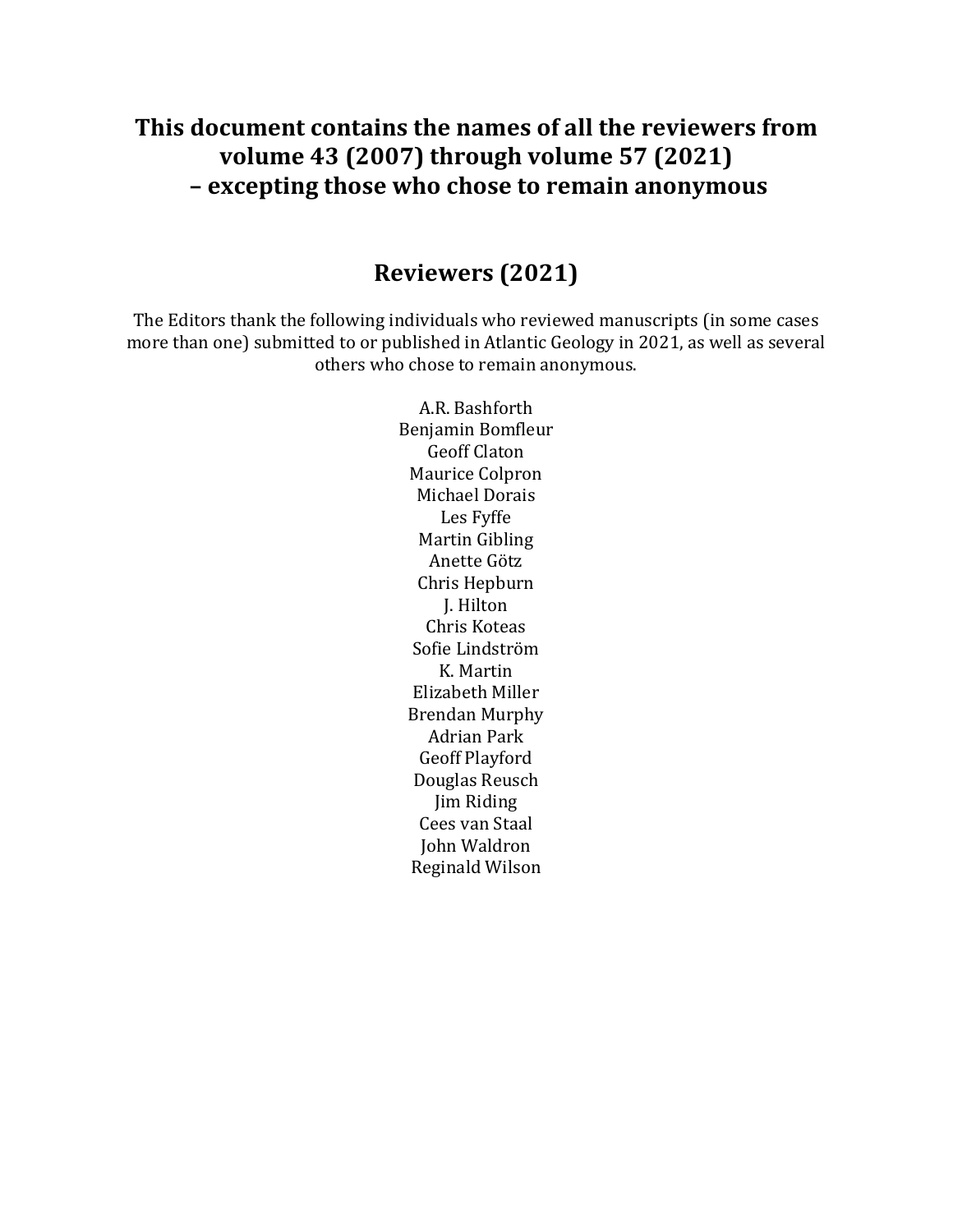The Editors thank the following individuals who reviewed manuscripts (in some cases more than one) submitted to or published in Atlantic Geology in 2020, as well as several others who chose to remain anonymous.

> John Adams Donnelly Archibald Dan Belknap Randy Cox Chris Cleal Dan Gregory Andy Kerr Robert MacNaughton Andrea Mills Zbyněk Šimůnek Meg Thompson Paul Tomascak Cees van Staal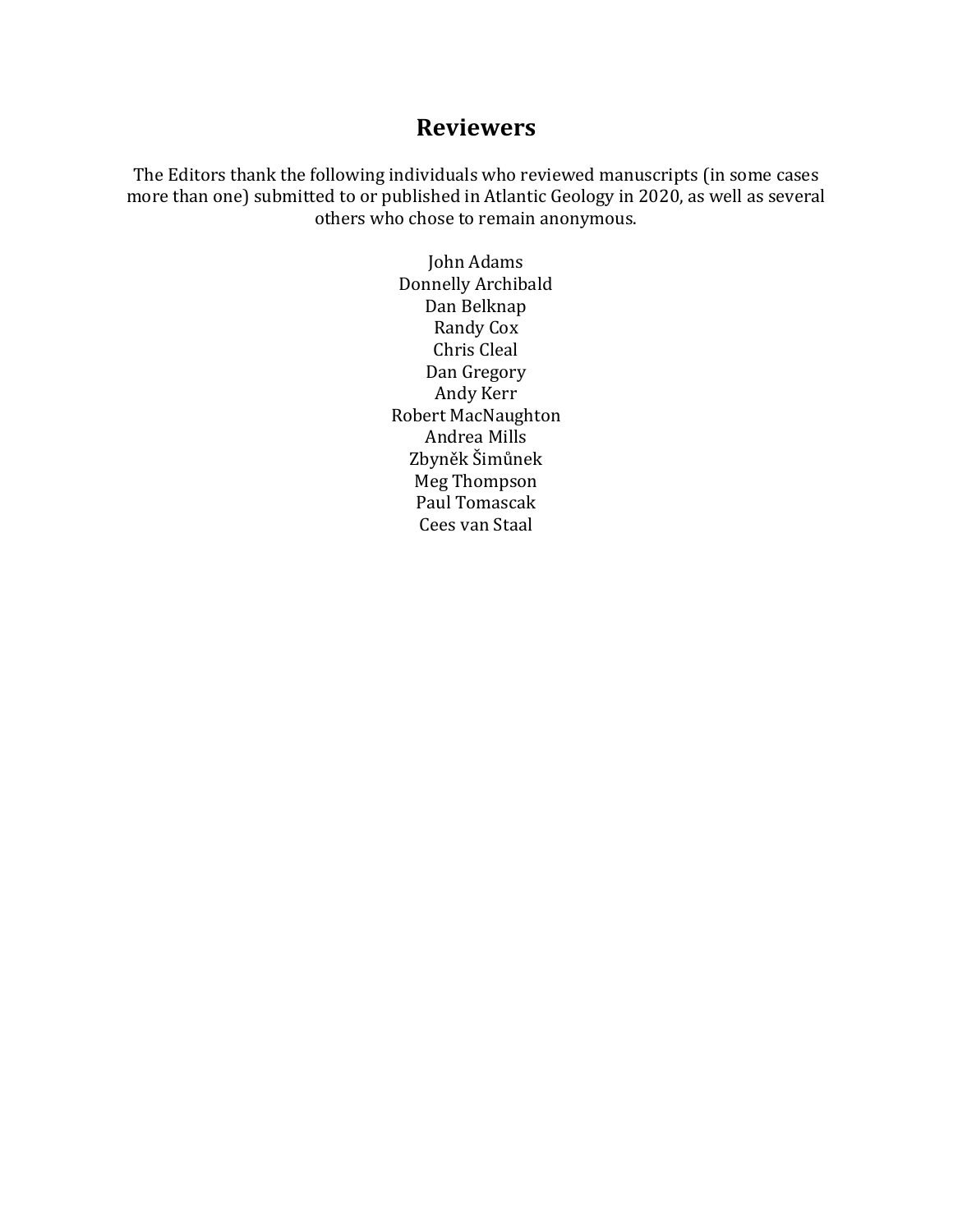The Editors thank the following individuals who reviewed manuscripts (in some cases more than one) submitted to or published in Atlantic Geology in 2019, as well as others who chose to remain anonymous.

> Randy Cox Les Fyffe Jason Hilton Paul Karabinos Allan Ludman Spencer Lucas Stanislav Opluštil Josef Pšenička Doug Reusch Matt Stimson Chuck Ver Straeten John Waldron David P. West, Jr.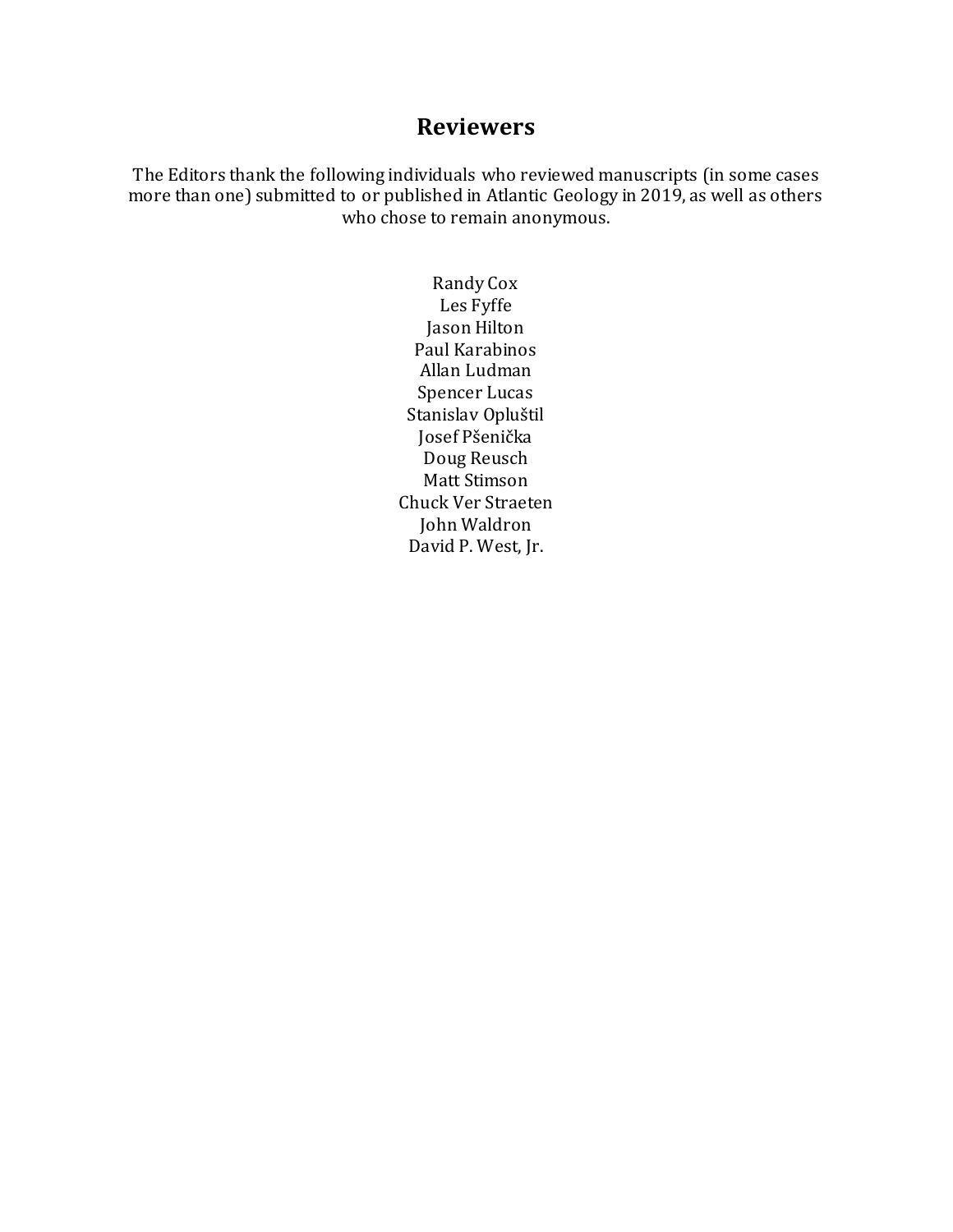The Editors thank the following individuals who reviewed manuscripts (in some cases more than one!) for papers submitted to or published in *Atlantic Geology* in 2018, as well as several others who chose to remain anonymous.

> Carmen Álvarez-Vázquez Arden Bashforth Alain Blieck Hector Botella Dwight Bradley Keith Brunstad Randy Cox Michael Dorais John Ebel Les Fyffe Edward King Yvette Kuiper David Lentz Doug Reusch Klaus Schulz Brian Todd John Waldron Joseph Whalen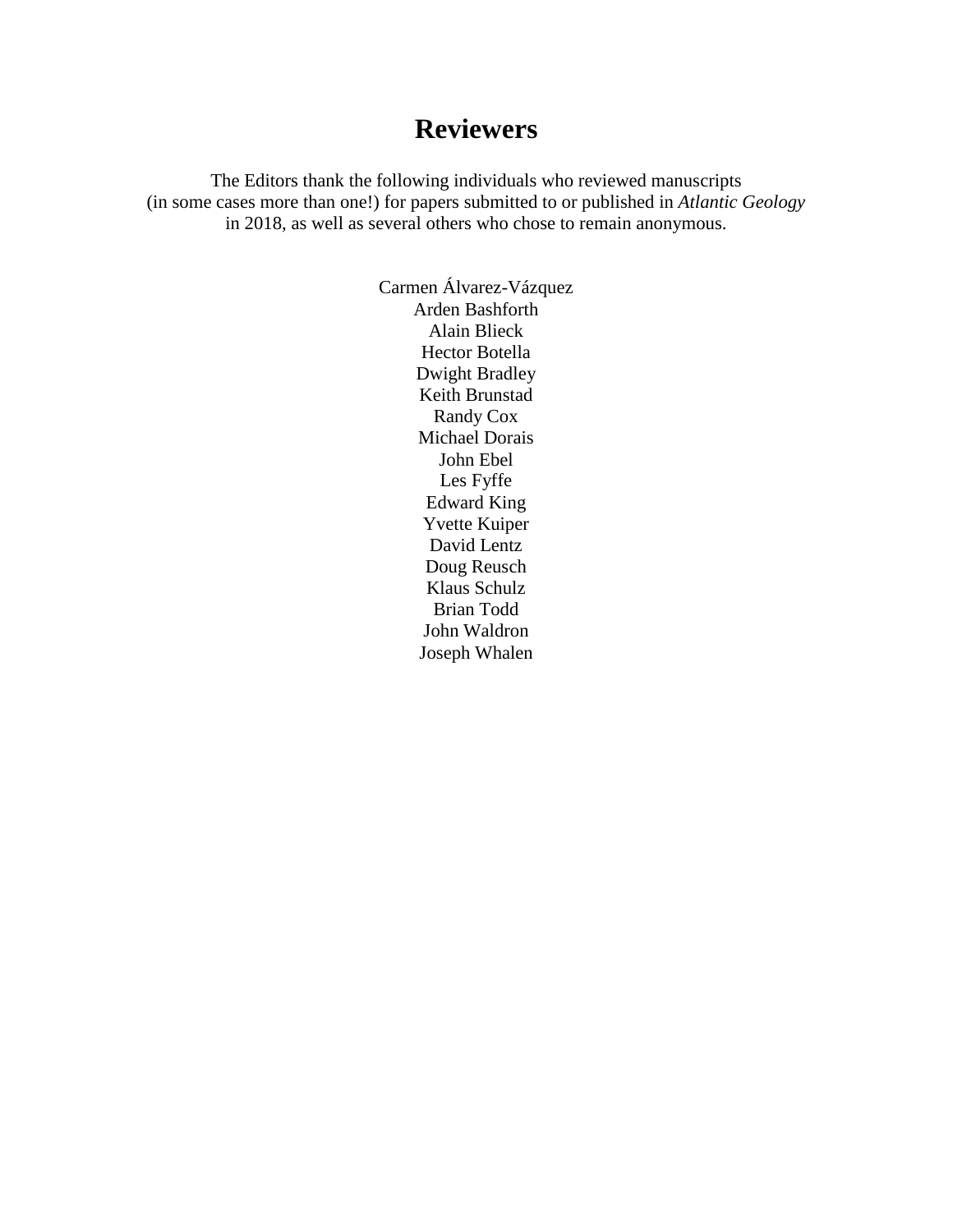The Editors thank the following individuals who reviewed manuscripts (in some cases more than one!) for papers submitted to or published in *Atlantic Geology* in 2017, as well as others who chose to remain anonymous.

> Walter Anderson Arden Bashforth Carlton Brett Chris Cleal Lynn Dafoe Patrick Getty Susan Johnson Darrel Long Victoria. McCoy Randy Miller James Mortensen Charles Ver Straeten Woodrow Thompson Jospeh Whalen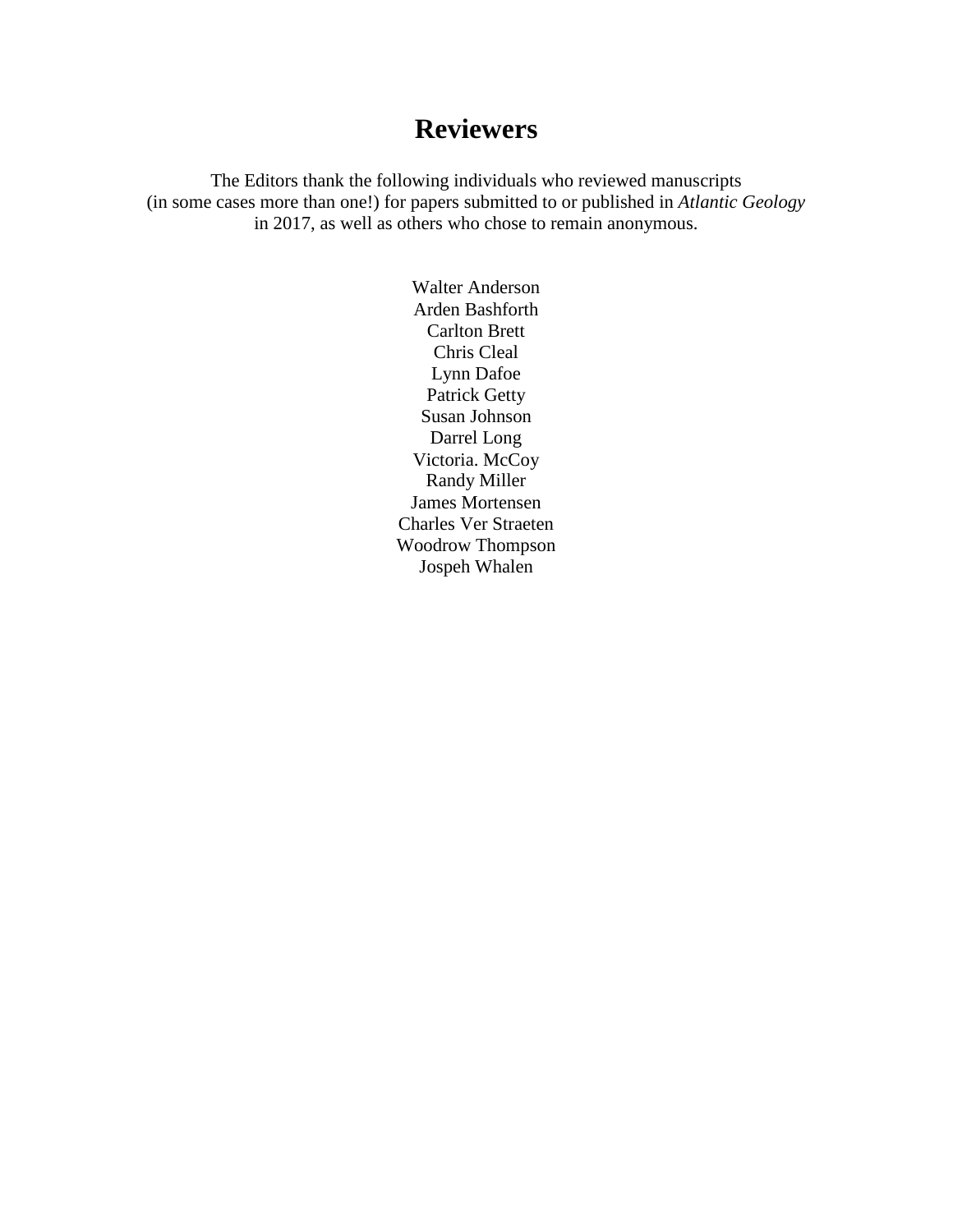The Editors thank the following individuals who reviewed manuscripts (in some cases more than one!) submitted to or published in *Atlantic Geology* in 2016, as well as others who chose to remain anonymous.

> William I. Ausich John Calder Hans Dieter-Sues David Gibson G. Kennedy Andrew Kerr D. G. Keighley David N. Lewis S. Lucas Nicholas Minter M. Parsons F. Petti R. Raeside Andrew Ringsberg M. Stimson D. van Rooyen Sebastian Voigt J. Walker G.D. Webster J. Whalen R. Wilson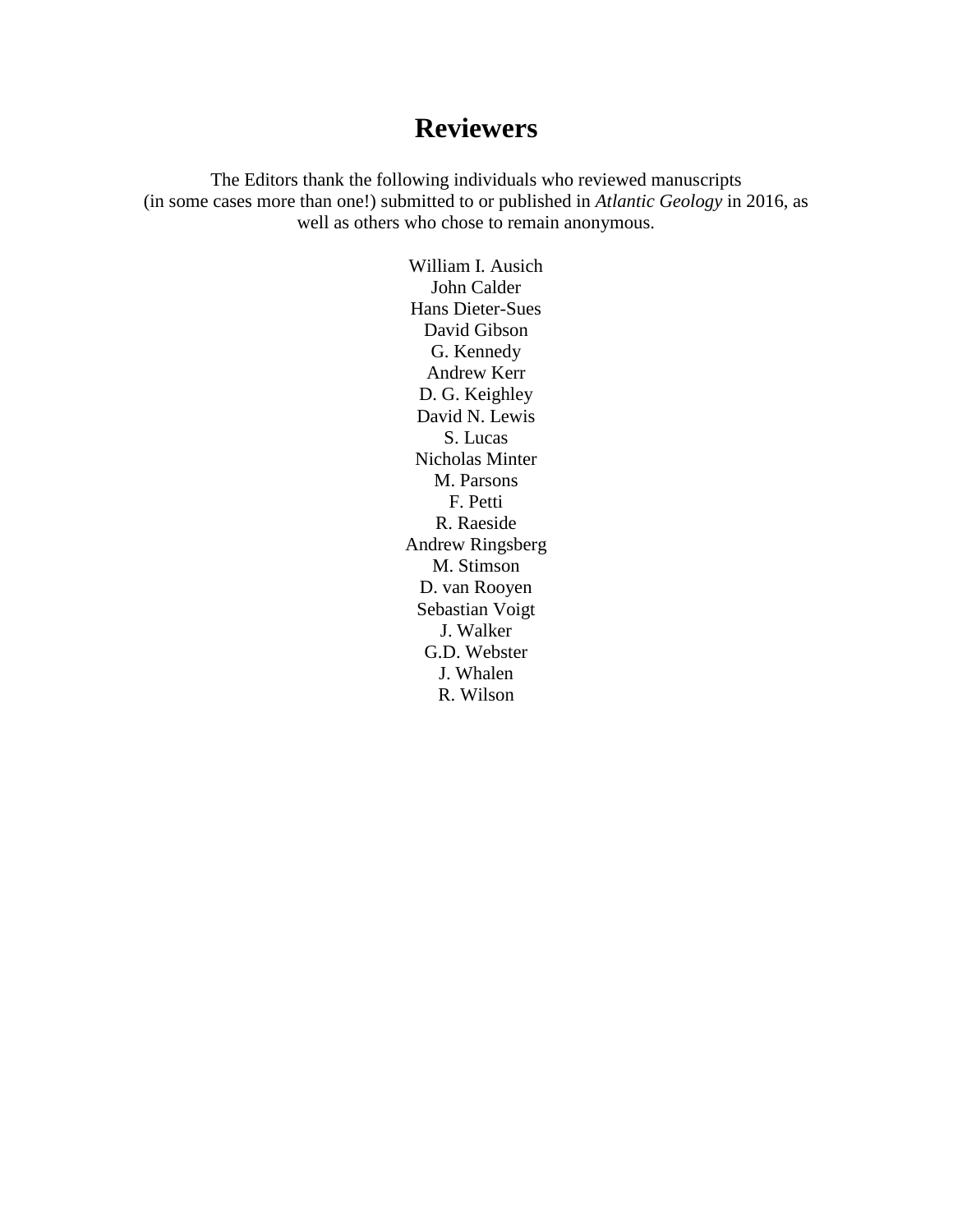The Editors thank the following individuals who reviewed manuscripts (in some cases more than one!) for *Atlantic Geology* in 2014-2015, as well as several others who chose to remain anonymous.

> S. Barr D. Belknap E. Buchner L. Dafoe M. Deptuk H. Falcon-Lang T. Fedak N. Fraser L. Fyffe J. Galloway M. Gingras D. Harper T. Hennigar R. Jamieson M. Malo C. Nixon J. Percival G. Piorkowski T. Pronk R. Raeside M. Schmieder N. Tibert D. van Rooyen T. Walker N. Woodcock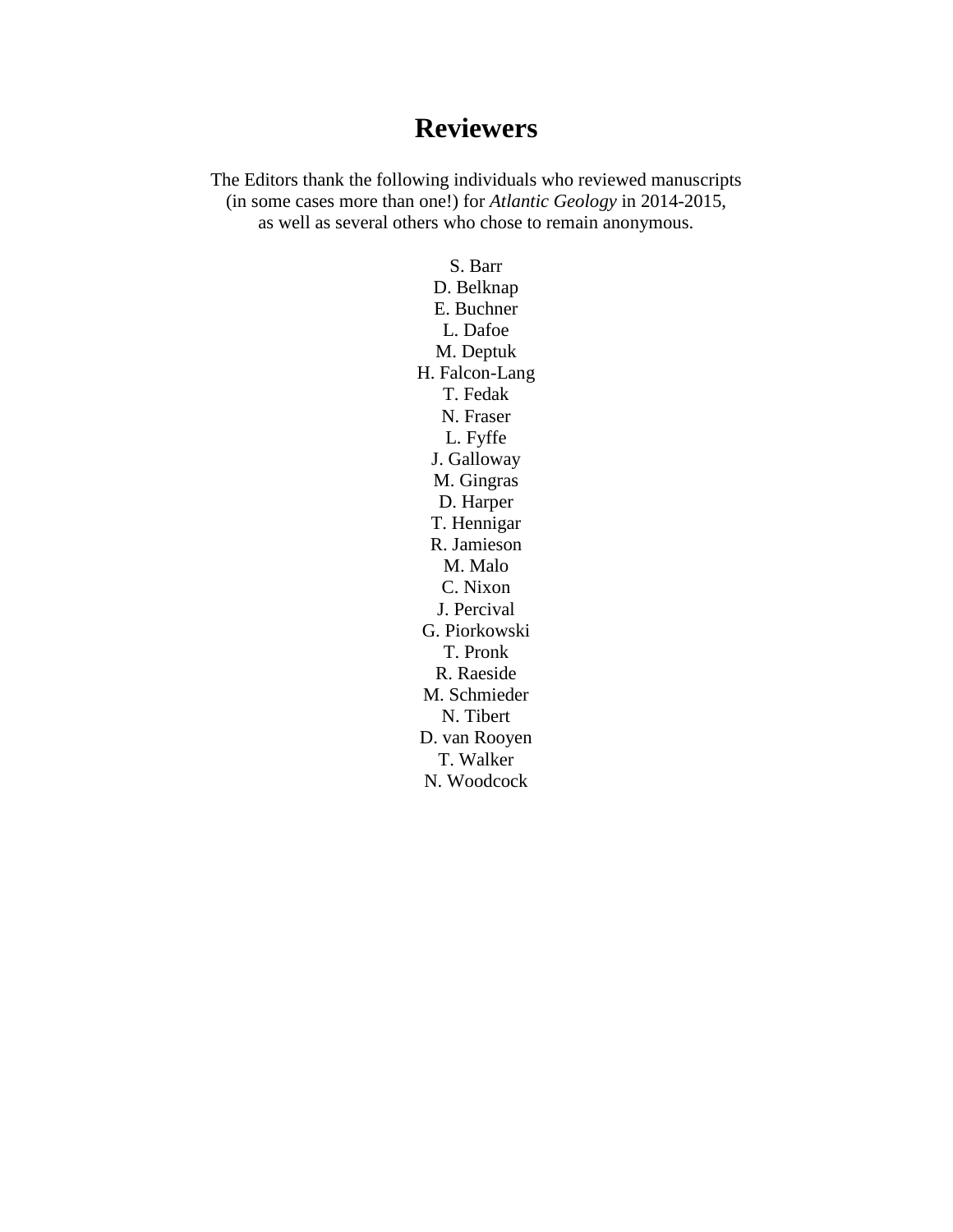The Editors thank the following individuals who reviewed manuscripts (in some cases more than one!) for *Atlantic Geology* in 2013-2014, as well as several others who chose to remain anonymous.

> Sandra Barr Barry Cooper Bill DiMichele Mike Dorais Jaroslav Dostal Fiona Fearnhead Les Fyffe Peter Giles John Greenough Melissa Grey Richard Jackson Rebecca Jamieson Susan Johnston Dave Keighley Randy Miller Chantel Nixon Dan Lux Stanislav Opluštil Christopher Paul Michael Parsons Robert Raeside Chris Spencer Margaret Thompson Eileen van der Flier-Keller Danika van Proosdij Deanne van Rooyen Graham Williams